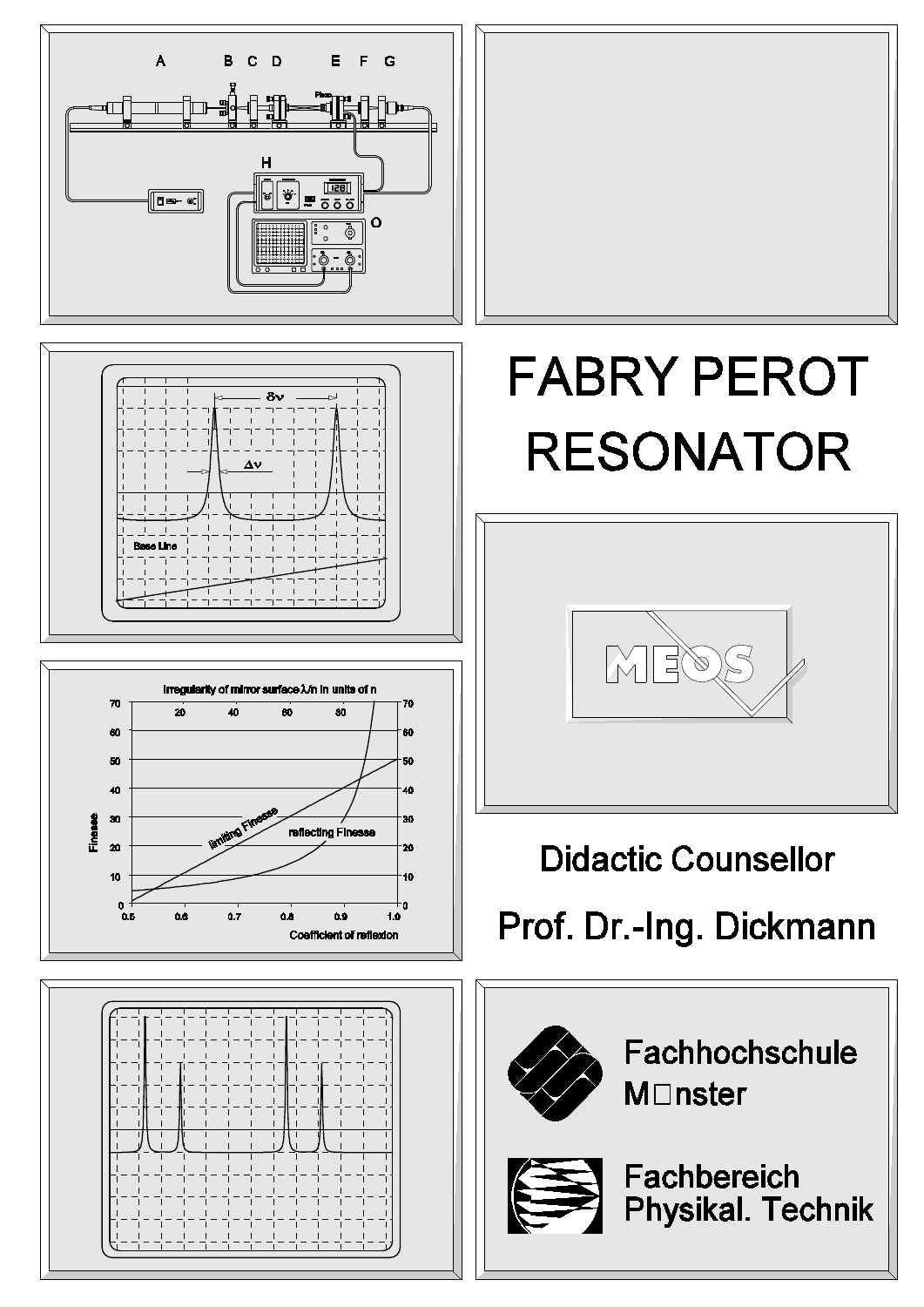| <b>1 FUNDAMENTALS</b>              | $\mathbf{3}$    |
|------------------------------------|-----------------|
| 1.1 Two beam interference          | $\mathbf{3}$    |
| 1.2 Real interferometers           | 5               |
| <b>2 MULTIBEAM INTERFEROMETER</b>  | $6\phantom{1}6$ |
| 2.1 The Ideal Fabry Perot          | 6               |
| 2.2 The real Fabry Perot           | 10              |
| 2.3 The Spherical Fabry Perot      | 11              |
| 2.4 The Spherical FP in practice   | 11              |
| <b>3 BIBLIOGRAPHY</b>              | 12              |
| <b>4 EXPERIMENTAL SET-UP</b>       | 13              |
| 4.1 Components                     | 14              |
| <b>5 EXPERIMENTS</b>               | 16              |
| 5.1 Adjustment                     | 16              |
| 5.2 Measurement of the FSR         | 17              |
| 5.3 Measurement of the finesse     | 18              |
| 5.4 Measurement of a mode spectrum | 18              |
| 5.5 The plane Fabry Perot          | 18              |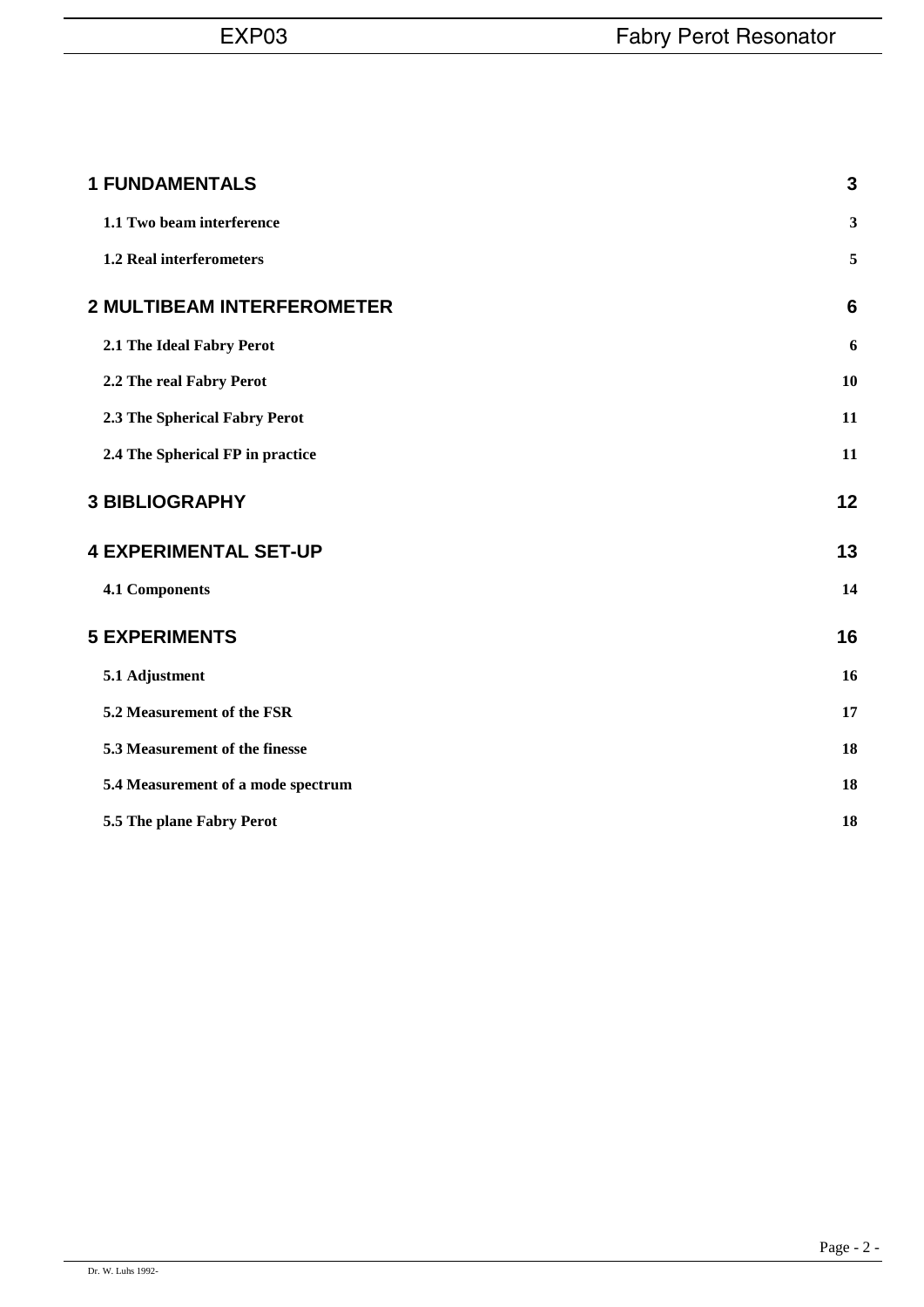# **1 Fundamentals**

Fabry Perot resonators function not only as indispensable parts of lasers but also as high-resolution optical spectrum analysers. This means the functioning is based on the superposition or interference of light. Jamin (J. Jamin, Pogg. Ann., Vol.98 (1856) P.345) first built an interference device in 1856. He could measure the relative refractive index of optical media accurately with this device (Fig. 1).



**Fig. 1: Jamin's interferometer - 1856**

This formed the basis on which Mach and Zehnder developed an interferometer of great significance in 1892 (E. Mach Z. - Building instruments, Vol.12 (1892), P.89), now known as the Mach-Zehnder interferometer (Fig. 2). It has become very important in laser measuring techniques. e.g. this type of interferometer is used for laser vibrometers.



### **Fig. 2: Mach-Zehnder interferometer.**

The most well-known interferometer however, was developed by Michelson in 1882 (A. A. Michelson, Philos. Mag.(5) Vol.13 (1882) P.236). The following explanation of light interference uses this type of interferometer as an example.



**Fig. 3: Michelson interferometer**



**Fig. 4: Modern technical Michelson interferometer for interferometrical measurement of length by laser**

A laser beam A hits the beam-splitting prism as shown in Fig. 4. At this point it is split up into the two components R (reference beam) and M (measuring beam). This is an important characteristic of this type of interferometer. They are therefore called two-beam interferometers, whereas in the interferometers or resonators developed later by Fabry Perot, not just two, but many beams were made to interfere. This type of interferometer is therefore known as a multibeam interferometer (Fig. 5).

In this interferometer constructed by A. Fabry and Ch. Perot (1897) the incoming light beam is split into many individual components which all interfere with each other.



**Fig. 5: The multibeam interferometer by A. Fabry and Ch. Perot, 1897, is still used today in high-resolution spectroscopy and as a laser resonator (but, mainly with curved mirrors).**

To understand the Fabry Perot we should first examine the interference of two beams and then calculate the interference for many beams.

# *1.1 Two beam interference*

Let us first look at the Michelson Interferometer as shown in Fig. 4 once more. The incoming light beam has an electric field  $E_A$  which oscillates at a frequency  $\omega$  and has travelled the path  $r_A$ .

$$
E_{A} = A_{0} \cdot \sin(\omega t + k r_{A})
$$

 $A_0$  is the maximum amplitude and *k* is the wave number

$$
k=\frac{2\pi}{\lambda}
$$

The result for the field  $E_R$  is: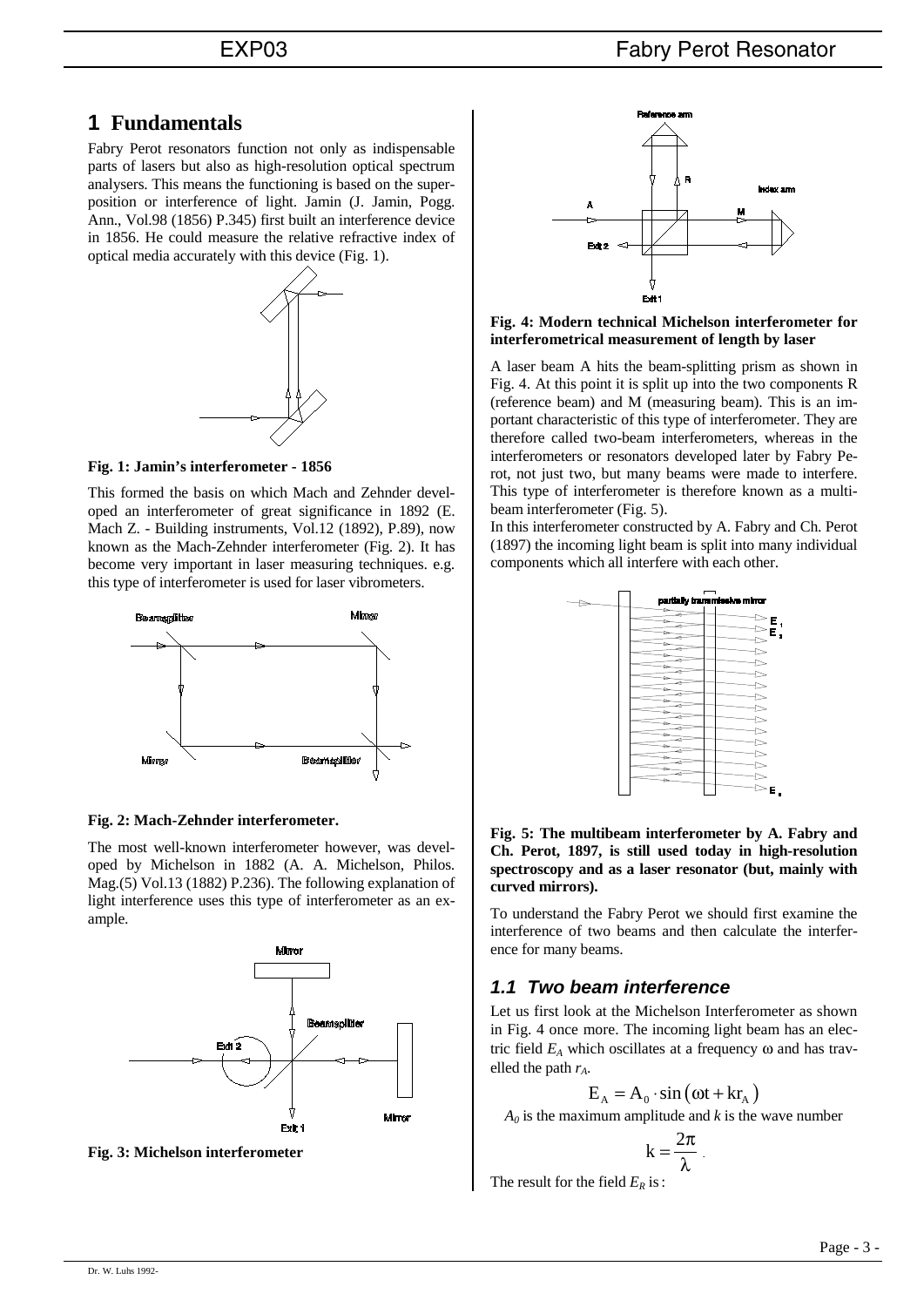$$
E_R = A_R \cdot \sin(\omega t + kx_R + \varphi_R)
$$
  
or the field  $E_M$ :

and for

$$
E_{M} = A_{M} \cdot \sin(\omega t + kx_{M} + \varphi_{R})
$$

 $k(x_R-x_M)$ is the phase shifting of the measurement wave as opposed to the reference wave, which occurs because the path of the measuring beam through the index arm of the interferometer is longer or shorter than the path of the reference arm. This phase shifting is also known as the path difference and is symbolised as  $\delta$ .

 $\varphi_R$  and  $\varphi_M$  are phase changes occurring through reflection at a boundary surface. When reflection occurs on an ideal reflector, a phase shift of  $180^\circ$  takes place.

If we follow the path of the measuring beam up to Exit 1, we can see that the reference beam goes through two reflections and the measuring beam goes through three reflections. The measuring beam undergoes a phase shift of  $180^\circ$ as opposed to the reference beam. The shift in field intensity of 180° is marked with an \*. From the point within the beam-splitter, as shown in Fig. 4, where the measuring and reference beams meet, the field intensities add up at Exit 1 to  $E_1$  and/or at *Exit* 2 to  $E_2$ , resulting in:

$$
E_1 = E_2 + E_M^* \t E_2 = E_R^* + E_M
$$
  
\n
$$
E_1 = A_R \sin(\omega t + kx_R) - A_M \sin(\omega t + kx_M)
$$
  
\n
$$
E_2 = -A_R \sin(\omega t + kx_R) + A_M \sin(\omega t + kx_M)
$$

because:  $\sin (\alpha + 180) = \sin (\alpha)$ .

However, field intensity cannot be measured on the spot, so the luminous intensity I, which is a result of the square of the electrical field strength of the light, has to be perceived by the eye or by using a photo detector:

$$
I\,{=}\,E_{\text{light}}^2
$$

Therefore for Exit 1:

$$
I_{1} = (A_{R} \sin(\omega t + kx_{R}) - A_{M} \sin(\omega t + kx_{M}))^{2}
$$

A short calculation shows this result:

$$
I_1 = I_R \cdot \sin^2 (\omega t + kx_R)
$$
  
-2A<sub>R</sub>A<sub>M</sub> sin(\omega t + kx<sub>R</sub>) \cdot sin(\omega t + kx<sub>M</sub>)  
+I<sub>M</sub> \cdot sin^2(\omega t + kx<sub>M</sub>)

If we use lasers with a red line as the light source, e.g. the Helium-Neon laser at a wavelength of  $0.632 \mu m$ , the radian frequency will be  $\omega = 2\pi v$  or the frequency  $v$ :

$$
v = \frac{c}{\lambda} = \frac{3 \cdot 10^8}{0.632 \cdot 10^{-6}} = 4.75 \cdot 10^{14} \,\text{Hz}
$$

Except of course, the eye, there is to date, still no other detector that is even close to being this fast. Intensities which oscillate at that fast speed are therefore taken only as temporary mean values. The temporary mean value of  $sin^2(\omega t)$  is  $\frac{1}{t}$  therefore:  $\frac{1}{2}$ , therefore:

$$
I_1 = I_R + I_M - 2\sqrt{I_R I_M} \sin(\omega t + kx_R) \sin(\omega t + kx_M)
$$

If we use the theorem of addition

$$
\frac{1}{2} \cdot (\cos(\alpha - \beta) - \cos(\alpha + \beta)) = \sin \alpha \cdot \sin \beta
$$

and observe that the temporary average value of  $cos(\omega t)=0$ , the result would be:

$$
I_1 = \frac{I_R + I_M}{2} - \sqrt{I_R I_M} \cdot \cos \delta
$$
 (1)  

$$
\delta = k \cdot (x_R - x_M) = 2\pi \cdot \frac{(x_R - x_M)}{\lambda}
$$

or with  $I_R = I_M = \frac{I}{2I_0}$  (beam split is exactly 50% / 50%)

$$
I_1 = \frac{I_0}{2} (1 - \cos \delta) \text{ for Ext } 1
$$
 (2)

$$
I_1 = \frac{I_0}{2} (1 + \cos \delta) \text{ for Ext } 2
$$
 (3)

If the path difference  $\delta$  is zero, i.e.  $x_R - x_M = 0$ , then  $I_1$  is equal to zero and  $I_2$  is equal to  $I_0$ .

If the path difference  $\delta$  is  $\pi$  i.e.  $x_R - x_M = \lambda/2$ ,  $I_2$  equals zero and  $I_1$  equals  $I_0$ .

A shift of the measuring beam reflector of only λ*/4* (0.000158 mm!) is sufficient for this to occur, since the measuring path is traversed twice.



**Fig. 6: Diagram of the Intensity**  $I_1$ **,**  $I_2$  **and the sum of**  $I_1$  $+ I_2$  as a function of the path difference  $\delta$ 

This function of the Michelson interferometer can normally not be found in textbooks and manuals. This is why the question: Where is the interferometer's energy in the case of destructive interference? is often raised. The answer is: every interferometer has at least two exits which naturally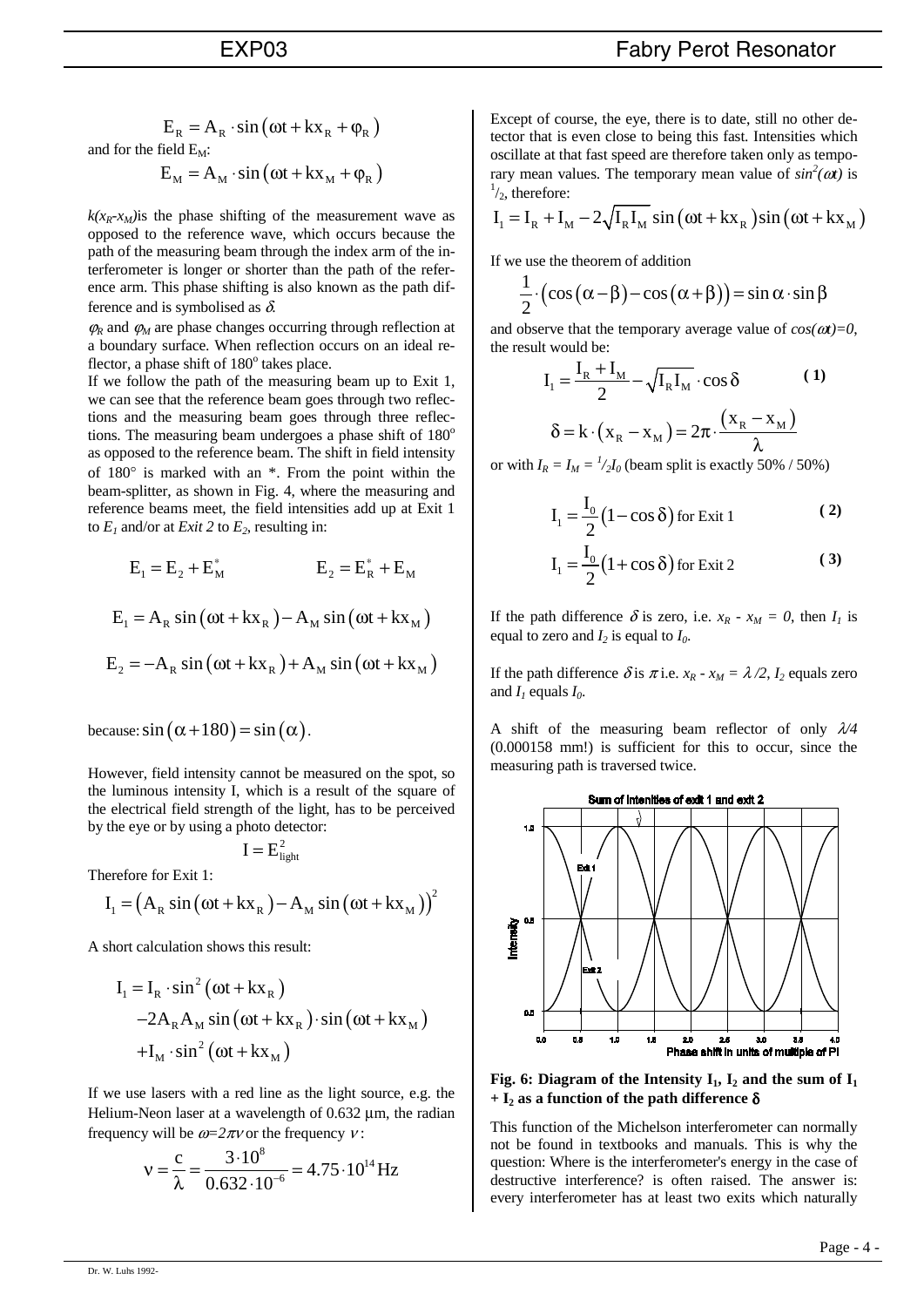must have a phase difference of 180°. The second exit of the Michelson interferometer as shown in Fig. 4 leads back to the light source. This line-up is, therefore, not of much use in techniques for laser measurement, since the light is completely reflected back into the laser in one particular path difference and thus destroys the oscillation mode of the laser. It is for this reason that the modification of the Michelson interferometer as shown in Fig. 4 is used in such cases.

# *1.2 Real interferometers*

If the beam splitter ratio of division does not correspond exactly to 1, then the transmission curve changes according to Eq. 1 as shown in Fig. 7.



**Fig. 7:** Signal at Exit 1 at  $I_R = 0.2 I_0$  and  $I_M = 0.8 I_0$ 

At this point it would be appropriate to introduce the term V (Visibility), used to show contrast:

$$
V = \frac{I_{\text{max}} - I_{\text{min}}}{I_{\text{max}} + I_{\text{min}}}
$$
(4)

according to equation ( 1 ) the result is:

$$
I_{\max} = \frac{1}{2} (I_R + I_M) + \sqrt{I_R \cdot I_M}
$$

and

$$
\mathbf{I}_{\min} = \frac{1}{2} (\mathbf{I}_{\mathrm{R}} + \mathbf{I}_{\mathrm{M}}) - \sqrt{\mathbf{I}_{\mathrm{R}} \cdot \mathbf{I}_{\mathrm{M}}}
$$

or:

$$
V = \frac{2 \cdot \sqrt{I_R \cdot I_M}}{I_R + I_M}
$$
 (5)

In Fig. 6 the contrast  $V = 1$  and in Fig. 7 V = 0.8.

A reduction in contrast can occur when, for example, the adjustment condition is not optimal. i.e. there is not a 100% overlapping of the beams  $I_M$  and  $I_R$ . The following then happens:

$$
I_M + I_R < I_0 \quad \text{see Fig. 8}
$$



**Fig. 8**: The interference signal given at Exit 1 at  $I_M$  = 0.2  $I_0$  and  $I_R$  = 0.4  $I_0$ , is caused by maladjustment and **not by an ideal beam splitter**

Till now we have tacitly assumed that the source of light only has a sharp frequency of ω.In practice this is never the case. Even lasers have a final emission band width δω, limiting the length of coherence  $L_c$  to:

$$
L_c = \frac{c}{\delta v} \tag{6}
$$



**Fig. 9**: **Contrast as a function of the path difference of a light source with an emission bandwidth of 5 and 10 MHz (Laser)**

Although the interferometer is ideal, the contrast obtained will not be good if the emission bandwidth of the light source is wide. Michelson carried out his experiments with the red line of a cadmium lamp which had a coherence length of only 20 cm. Since the index arm is traversed twice the measurement area available for him to work on was only 10 cm.

Since a two mode laser emits two distinct frequencies, even though this is done within a narrow bandwidth, the contrast function shows zero setting in the distance between the modes.

The line width of the light source can be deduced with Eq. 6 by measuring the contrast function. We should bear in mind that Michelson carried this out on the green Hg-line and captured 540,000 wavelengths of path difference with the naked eye in the process, Perot and Fabry brought the figure up to 790,000 and Gehrcke made it as far as 2,600,000 !

Imagine this: Shifting the measurement reflector, observing the light/dark stripes with the eye and counting to 2,600,000 at the same time.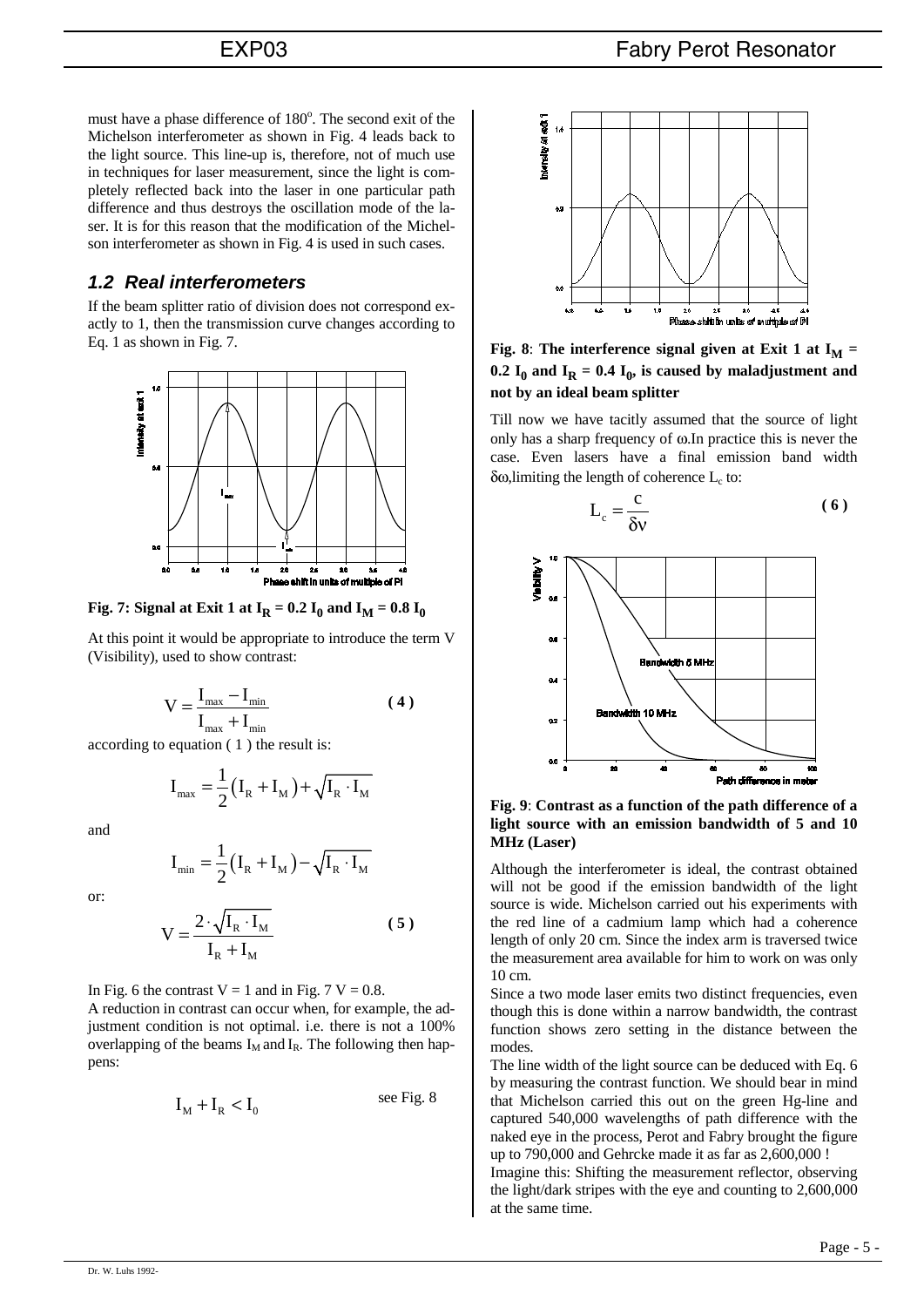

### **Fig. 10**: **Contrast as a function of the path difference of a mono mode and a two mode laser**

It is no wonder then, that people were concerned about making a better device that could achieve the goal, i.e. measuring line widths in a way that would take less time.

This finally lead to the development of Fabry and Perot's multibeam interferometer, which will be discussed in the next chapter.

All the basic characteristics of the two-beam interferometer mentioned discussed in the last chapter also apply to the multibeam interferometer, and in particular, to the formulae required for calculating the interference terms.

# **2 Multibeam interferometer**

# *2.1 The Ideal Fabry Perot*



### **Fig. 11**: **Fabry and Perot's multibeam interferometer**

The two plates are at a distance d from each other and have a reflectivity R. Absorption should be ignored, resulting in  $R = 1-T$  (T = Transmission). The wave falls under the angle  $\alpha$  in the Fabry Perot (from now onwards referred to as FP).

At this point we are only interested in the amplitudes  $A_i$  and will consider the sine term later (Fig. 12)



### **Fig. 12: Diagram of the derivation of the individual amplitudes**

The incoming wave has the amplitude  $A_0$  and the intensity  $I<sub>0</sub>$ . After penetrating the first plate the intensity is

$$
I_1 = (1 - R) \cdot I_0 = T \cdot I_0
$$
  
since 
$$
I = E^2
$$
  
we have 
$$
A_{i1} = \sqrt{1 - R} \cdot A_0
$$

$$
A_{i2} = R \cdot A_{i1} = \sqrt{1 - R} \cdot R^1 \cdot A_0
$$

$$
A_{i3} = R \cdot A_{i2} = \sqrt{1 - R} \cdot R^2 \cdot A_0
$$

$$
A_{i4} = R \cdot A_{i3} = \sqrt{1 - R} \cdot R^3 \cdot A_0
$$

$$
A_{in} = R \cdot A_{i(n-1)} = \sqrt{1 - R} \cdot R^{n-1} \cdot A_0
$$

The amplitudes A coming out of the second plate have the values:

$$
A_1 = \sqrt{1 - R} \cdot A_{i1} = (1 - R) \cdot A_0
$$
  
\n
$$
A_2 = \sqrt{1 - R} \cdot A_{i2} = (1 - R) \cdot R^2 A_0
$$
  
\n
$$
A_3 = \sqrt{1 - R} \cdot A_{i3} = (1 - R) \cdot R^3 A_0
$$
  
\n
$$
A_n = \sqrt{1 - R} \cdot A_{in} = (1 - R) \cdot R^n A_0
$$

Now let us observe how much oscillation there is. Here, the following calculation can be made simpler if we use cos instead of sine.

$$
E = A \cdot \cos(\omega t + kx + \delta)
$$

 $\delta$  is the phase shift with reference to  $E_1$  It is created by passing through many long paths in the FP.

$$
\delta = \frac{2kd}{\cos \alpha}
$$

$$
E_1 = A_1 \cdot \cos(\omega t + kx)
$$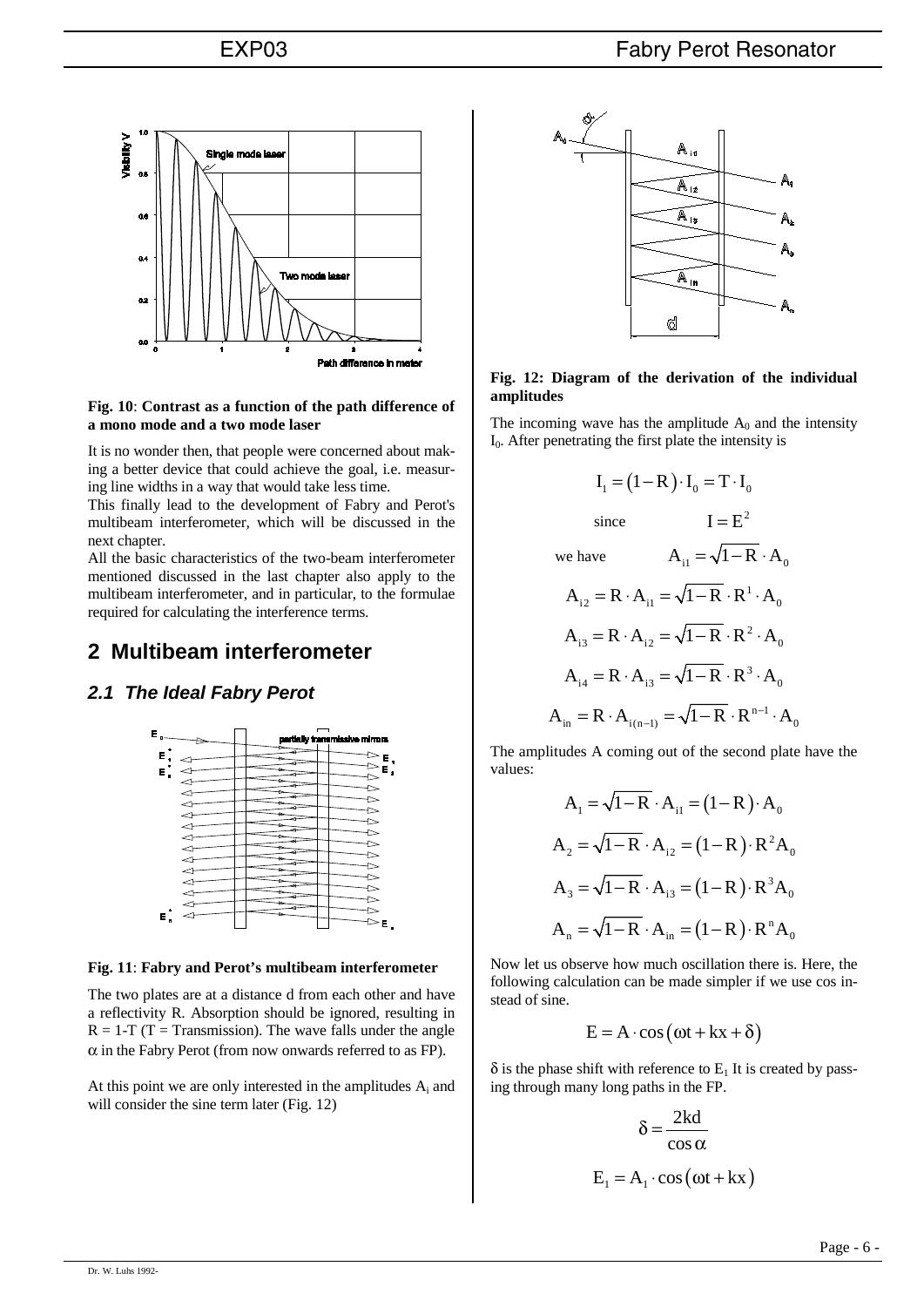$$
E_2 = A_2 \cdot \cos(\omega t + kx + \delta)
$$
  
\n
$$
E_3 = A_3 \cdot \cos(\omega t + kx + 2 \cdot \delta)
$$
  
\n
$$
E_n = A_n \cdot \cos(\omega t + kx + (n-1) \cdot \delta)
$$
  
\n
$$
E_n = (1 - R) \cdot R^n \cdot A_0 \cdot \cos(\omega t + kx + (n-1) \cdot \delta)
$$

Just as with the two-beam interferometer the individual field intensities now have to be added up and then squared to obtain the intensity.

$$
E=\sum_0^\infty E_n
$$

To make further derivation easier, we will use the following equation:

$$
\cos \gamma = \text{Re} \left[ \cos \gamma - \mathbf{i} \cdot \sin \gamma \right]
$$

Re[] is the real component of a complex number. With

$$
\cos \gamma = \frac{e^{i\gamma} + e^{-i\gamma}}{2} \text{ and } \sin \gamma = \frac{e^{i\gamma} - e^{-i\gamma}}{2i}
$$
  
is  $\cos \gamma = \text{Re}\left[e^{i\gamma}\right]$ 

Due to the change in writing with complex numbers the rule for calculating intensity from a field intensity now is:

$$
\mathbf{I} = \mathbf{E} \cdot \mathbf{E}^*
$$

in which case  $E^*$  is the conjugate-complex of E (Rule: exchange i with -i). The following sum of individual field intensities must now be calculated:

$$
E=Re\left\{e^{i(\omega t+kx)}\cdot\sum_{n=1}^pA_n\cdot e^{i(n-1)\delta}\right\}
$$

Inserted for  $A_n$  and  $e^{-i\delta}$  from the sum of  $n=1$  till p reflections taken out:

$$
E = Re \left\{ e^{i(\omega t + kx)} \cdot (1 - R) \cdot A_0 \cdot \sum_{n=1}^p R^n \cdot e^{i(n-1)\delta} \right\}
$$
  

$$
E = Re \left\{ e^{i(\omega t + kx)} \cdot (1 - R) \cdot A_0 \cdot e^{-i\delta} \cdot \sum_{n=1}^p R^n \cdot e^{in\delta} \right\}
$$

The sum shows a geometric series, the result of which is:

$$
\sum_{\rm n=1}^{\rm p} R^{\rm n} \cdot e^{\rm in\delta} = \frac{1-R^{\rm p} \cdot e^{\rm ip\delta}}{1-R \cdot e^{\rm i\delta}}
$$

For the electric field strength E we get:

$$
E = Re \left\{ e^{i(\omega t + kx)} \cdot (1 - R) \cdot A_0 \cdot e^{-i\delta} \cdot \frac{1 - R^p \cdot e^{ip\delta}}{1 - R \cdot e^{i\delta}} \right\}
$$

If we now increase the reflections p to an infinite number,  $R<sup>p</sup>$  will go against zero since R<1 and the result is:

$$
E = Re \left\{ e^{i(\omega t + kx)} \cdot (1 - R) \cdot A_0 \cdot e^{-i\delta} \cdot \frac{1}{1 - R \cdot e^{i\delta}} \right\}
$$

The intensity is established by:

$$
I = E \cdot E^*
$$
  
\n
$$
I = I_0 \frac{(1 - R)^2}{(1 - R \cdot e^{i\delta}) \cdot (1 - R \cdot e^{-i\delta})}
$$
  
\n
$$
I = I_0 \frac{(1 - R)^2}{1 - R \cdot e^{i\delta} - Re^{-i\delta} + R^2}
$$
  
\n
$$
I = I_0 \frac{(1 - R)^2}{1 + R^2 - 2R \cos \delta}
$$
  
\nwith  $2 \cdot \sin^2 \left(\frac{\delta}{2}\right) = 1 - \cos \delta$ 

resulting in:

$$
I = I_0 \frac{(1 - R)^2}{1 + R^2 - 2R \cdot (1 - 2\sin^2(\delta/2))}
$$

and finally:

$$
I = I_0 \frac{(1 - R)^2}{(1 - R)^2 + 4 \cdot R \cdot \sin^2(\delta/2)}
$$

Let us now add the abbreviation for  $\delta$  again and observe that for an infinite number of reflections either the angle of incidence  $\alpha$  becomes zero or the mirrors have to be infinitely large. If  $\alpha$  is set equal to zero, then we get

$$
\delta = \frac{2 \cdot d \cdot k}{\cos \alpha} = 2 \cdot d \cdot k
$$

and the final result:

$$
I = I_0 \frac{(1 - R)^2}{(1 - R)^2 + 4 \cdot R \cdot \sin^2\left(\frac{2\pi d}{\lambda}\right)}
$$
(7)

This function was first derived by G.B. Airy (Philos.Mag. (3) Bd.2 (1833)). It is shown in Fig. 13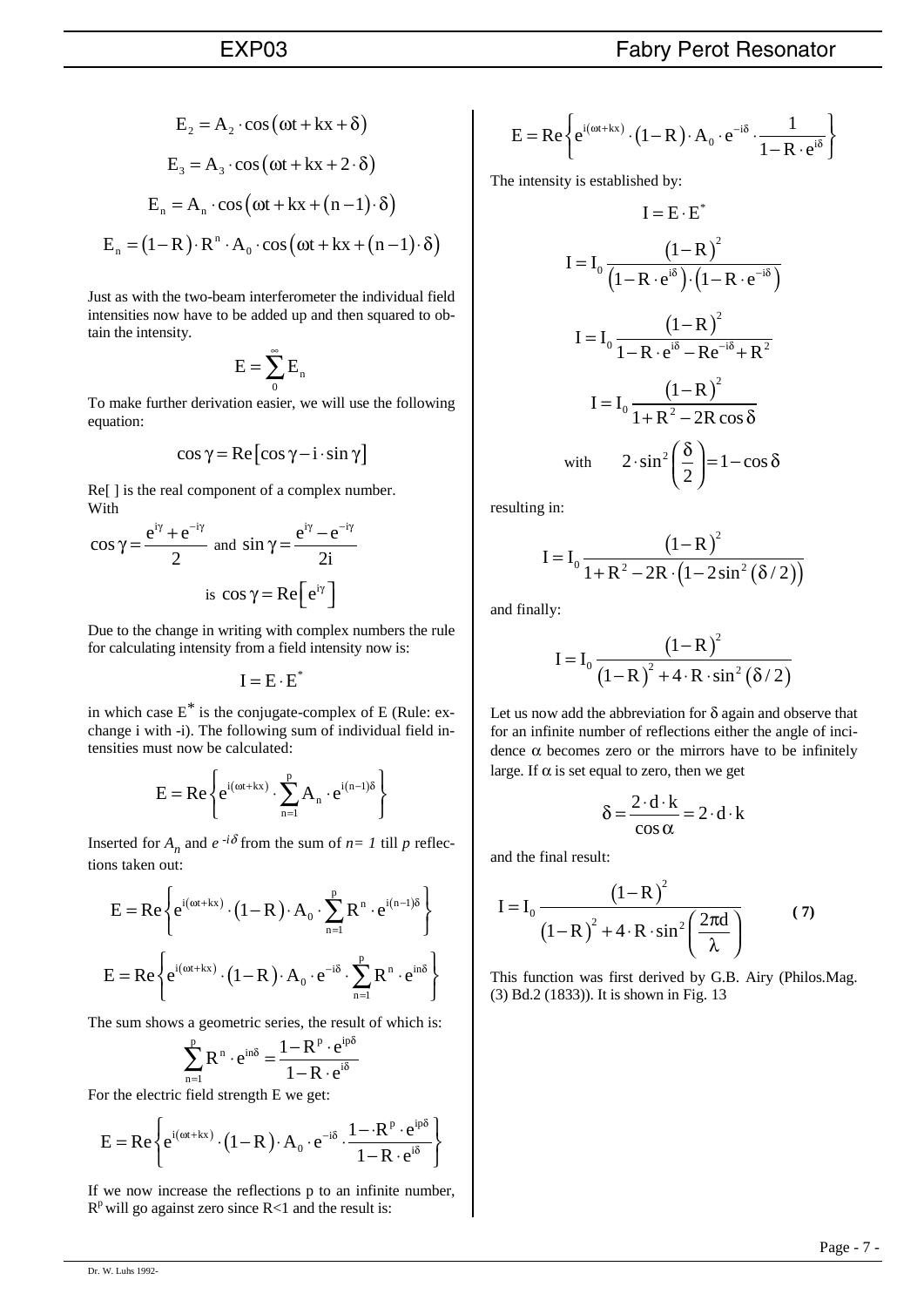

#### **Fig. 13**: **The transmission curves of a Fabry Perot interferometer (resonator) for different degrees of mirror reflection** *R*

If the transmission curve for a reflection coefficient of .96 is compared to the transmission curve of a Michelson interferometer (Fig. 14) it can be seen that the Fabry Perot has a much sharper curve form.

This makes it easier to determine the certainty of the occurrence of a shift of  $\lambda$ /2.)



### **Fig. 14**: **Comparison between the Michelson and the Fabry Perot Interferometers**

At first it seems astonishing that at the point of resonance where the mirror distances of the Fabry Perot are just about a multiple of half the wavelength, the transmission is 1, as if there were no mirrors there at all.

Let us take, for example, a simple helium-neon laser with 1 mW of power output as a light source and lead the laser beam into a Fabry Perot with mirror reflections of 96%.

The resonance obtained at the exit will also be 1 mW. This means that there has to be 24 mW of laser power in the interferometer because 4% is just about 1 mW. Magic? - no, not at all - This reveals the characteristics of the resonator in the Fabry Perot interferometer. It is, in fact, capable of storing energy. The luminous power is situated between the mirrors. This is why the Fabry Perot is both an interferometer as well as a resonator. It becomes a resonator when the mirror distance is definitely adjusted to resonance, as is the case, for example, with lasers.

There are three areas of use for the Fabry Perot:

- 1. As a Length measuring equipment for a known wavelength of the light source. The Michelson interferometer offers better possibilities for this.
- 2. As a High-resolution spectrometer for measuring line intervals and line widths(optical spectrum analyser)
- 3. As a High quality optical resonator for the construction of lasers.

In the following series of experiments the Fabry Perot is used as a high-resolution spectrometer. Its special characteristics are tested and measured.

All the parameters required for an understanding of the Fabry Perot as a laser resonator are obtained in the process. At the end of the chapter on the fundamentals, the most important parameters of the FP will be discussed, using the ideal FP as an example first, so we can then discuss the practical aspects, which lead to the divergences from the ideal behaviour in the chapter on the real FP. Fig. 15 is shown to get an idea of the practical side in the introductory chapter itself.

We are looking at the spectrum analyser with the FP as shown in Fig. 15.



### **Fig. 15:Experimental situation**

The FP is formed out of two mirrors, fixed parallel to each other by adjustment supports. A mirror is fixed on to a Piezo element.

This element allows the variation of a mirror distance of some  $\mu$ m by applying an electric voltage (Piezo element). The transmitted light of the FP is lead on to a photo detector. A monochromatic laser with a low band width is used as a light source. Linear changes in the mirror distance take place periodically and the signal is shown on an oscilloscope (Fig. 16).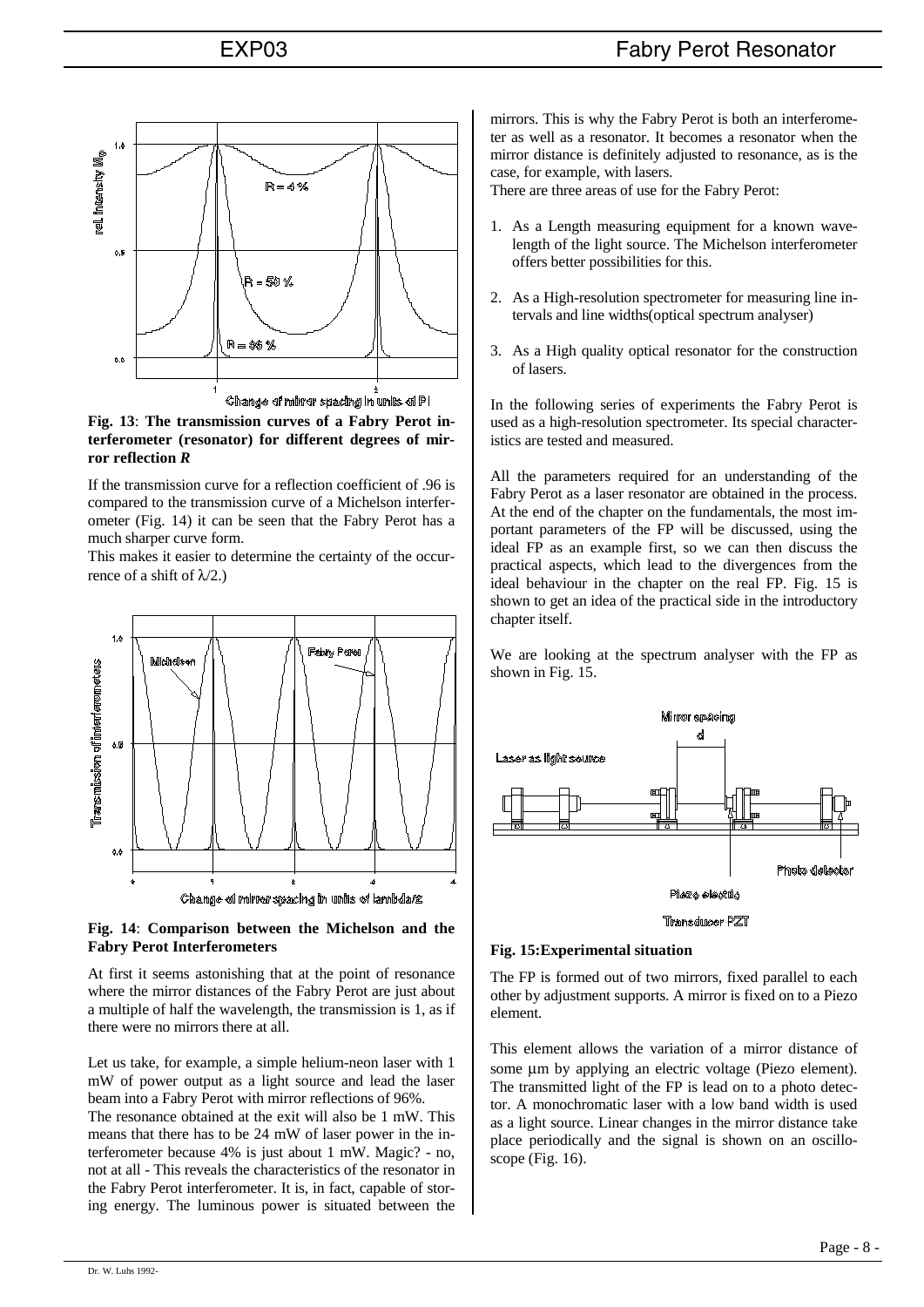

### **Fig. 16: Transmission signal on an oscilloscope with a periodic variation of the mirror distance d**

The parameters of the FP will now be explained using this diagram. Two transmission signals can be seen. It is obvious that the distance d of the FP has been changed to a path just over  $\lambda/2$ . In our example we have used a He-Ne laser with the wavelength 632 nm, so the change in distance was just over 316 nm or 0.000316 mm. The distance between the peaks corresponds to a change in length of the resonator distance of exactly  $\lambda/2$  according to Eq. (7). The distance between the two peaks is known as the:

### *Free Spectral Range FSR.*

This range depends on the distance d of the mirrors as shown below. For practical reasons, this distance can be given in Hz. To calculate this we must ask ourselves: How much would the light frequency have to change for the FP to travel from one resonance to the next at the now fixed distance d ?

The light wave is reflected on the mirrors of the resonator and returns back to itself. The electric field intensity of the wave at the mirrors is therefore zero. At a given distance d the mirrors can only form waves which have the field intensity of zero at both mirrors. It is obviously possible for several waves to fit into the resonator if an integer multiple of half the wavelength is equal to d.

The waves, which fit into a resonator of a particular length are also called oscillating modes or just modes. If the integer is called n then all waves which fulfil the following equation will fit into the resonator:

$$
d=n\cdot\frac{\lambda_1}{2}
$$

The next neighbouring mode must fulfil the condition

$$
d = (n+1) \cdot \frac{\lambda_2}{2}
$$

The difference between the two equations above gives us:

$$
\overline{\text{or}}
$$

$$
n \cdot \frac{\lambda_1}{2} - (n+1) \cdot \frac{\lambda_2}{2} = 0
$$

$$
\lambda_1 - \lambda_2 = \frac{\lambda_2}{n} = \frac{\lambda_1 \cdot \lambda_2}{2 \cdot d}
$$

$$
\frac{\delta \lambda}{\lambda_1 \cdot \lambda_2} = \frac{1}{2 \cdot d}
$$

and

$$
v = \frac{c}{\lambda} \Longrightarrow \delta v = c \cdot \frac{\delta \lambda}{\lambda_1 \cdot \lambda_2}
$$

ν is the frequency of light and c the speed of light. The result for the free spectral range in use is:

$$
\delta v = \frac{c}{2 \cdot d} \tag{8}
$$

The size δν is also called the mode distance. In an FP with a length L 50 mm, for example, the free spectral range or mode distance is  $\delta v = 3 \text{ GHz}$ .

We can also deduce, from the size of the free spectral range calculated above, that the FP in Fig. 15 was tuned to 3 GHz with the mirror distance at 50 mm. If we increase the distance of the FP mirror to 100 mm the size of the FSR between two resonance peaks is 1.5 GHz. Bearing in mind that the frequency of the He-Ne Laser ( $\lambda = 632$  nm) is 4.75 10<sup>5</sup> GHz, a frequency change in the laser of at least  $\Delta v/v = 3.10^{-1}$  $6$  can be proved.



### **Fig. 17: Example of a scan of a two mode laser. The lower trace shows the change in length of the FP.**

In the example shown in Fig. 17 the spectrum of a two mode laser was recorded. Two groups can be seen, consisting of two resonance peaks. Since the free spectral range, i.e. the distance between two similar peaks is known (through the measurement of the mirror distance and equation 8) the distance between the frequencies of two neighbouring peaks is also known and their difference in frequency can be measured precisely. Measurement of the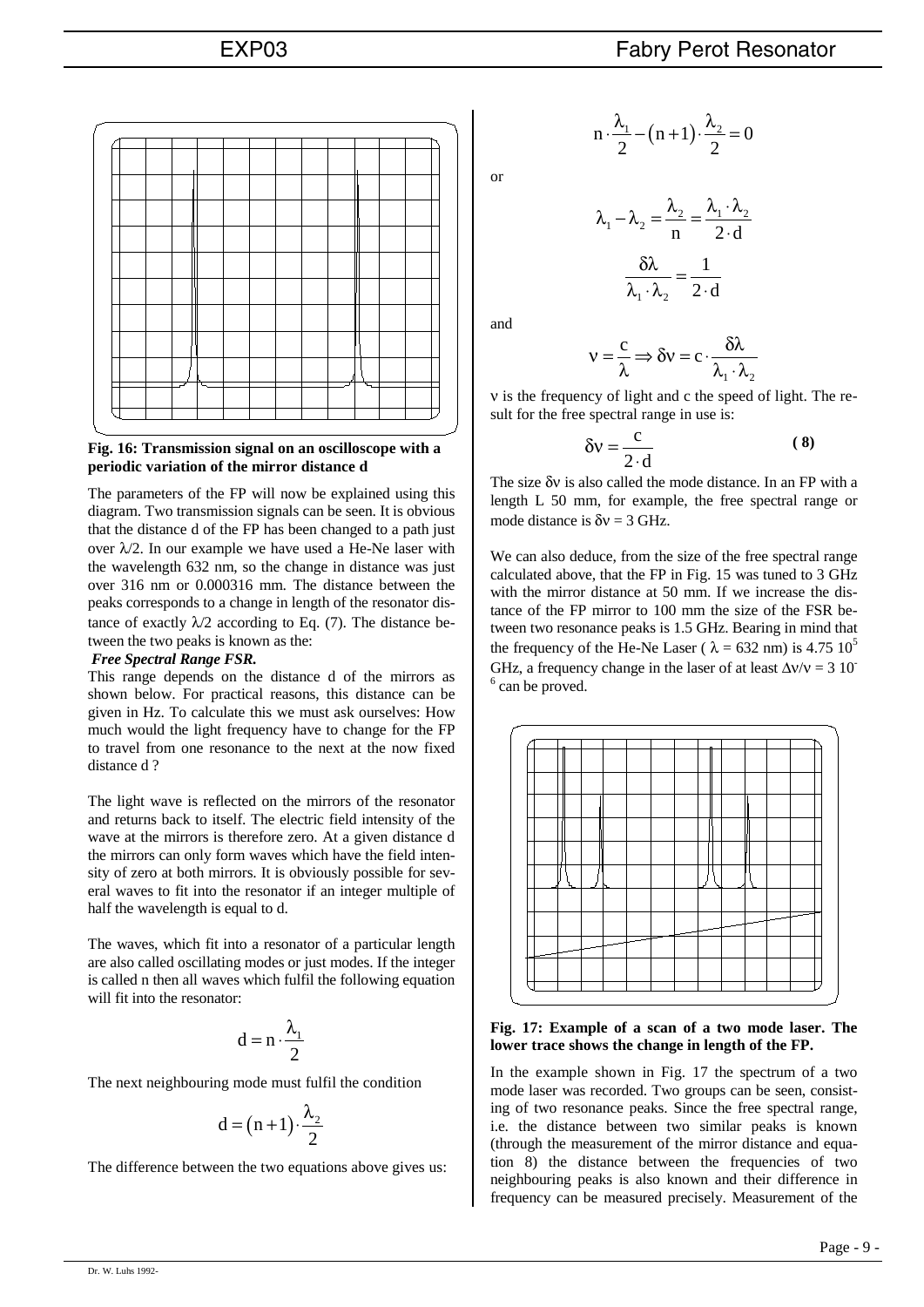absolute frequency with a Fabry Perot is, however, only possible if the exact mirror distance d is known. But this would involve considerable practical difficulties, since the determination of the length measurement would have to be  $< 10^{-6}$ . At 50 mm this means  $\delta d = \delta \lambda / \lambda$  0.05 m = 5 10<sup>-8</sup> m = 50 nm !

A second important parameter of the Fabry Perot is its finesse or quality. This determines its resolution capacity. Fig. 13 shows the transmission curves for various reflection coefficients of the mirrors. There is clearly a connection between the width of a resonance peak and the value of reflection. It therefore makes sense to define the finesse as a quality:



#### **Fig. 18: Definition of finesse**

For this purpose the full width at half maximum  $\Delta v$ (FWHM) is calculated

$$
I = \frac{I_{\max} - I_{\min}}{2}.
$$

Let us assume that  $R \approx 1$ . Then  $I_{\min} \approx 0$  and

$$
I=\frac{I_{max}-I_{min}}{2}\approx\frac{I_{max}}{2}
$$

or I /  $I_0 = \frac{1}{2}$ . The values  $\delta_1$  and  $\delta_2$  can be calculated with Eq. 7 where the intensity is just about  $\frac{1}{2} I_0$ .

$$
\frac{I}{I_0} = \frac{1}{2} = \frac{\left(1 - R\right)^2}{\left(1 - R\right)^2 + 4 \cdot R \cdot \sin^2\left(\frac{\delta}{2}\right)}
$$

$$
\left(1 - R\right)^2 + 4 \cdot R \cdot \sin^2\left(\frac{\delta}{2}\right) = 2 \cdot \left(1 - R\right)^2
$$

$$
4 \cdot R \cdot \sin^2\left(\frac{\delta}{2}\right) = \left(1 - R\right)^2
$$

$$
\sin\left(\frac{\delta}{2}\right) = \pm \frac{1 - R}{2 \cdot \sqrt{R}}
$$

$$
\delta_1 = 2 \cdot \arcsin\left(\frac{1 - R}{2 \cdot \sqrt{R}}\right)
$$

$$
\delta_2 = -2 \cdot \arcsin\left(\frac{1 - R}{2 \cdot \sqrt{R}}\right)
$$

since (  $1 - R$  ) << R, the function arcsin can be replaced by its argument:

$$
\delta_1 - \delta_2 = 2 \cdot \frac{1 - R}{\sqrt{R}}
$$
  
with  $\delta = k \cdot 2d = \frac{2\pi}{\lambda} \cdot 2d = \frac{2\pi v}{c} \cdot 2d$   

$$
\delta_1 - \delta_2 = \frac{4\pi d}{c} \cdot \Delta v = 2 \cdot \frac{1 - R}{\sqrt{R}}
$$
  

$$
\Delta v = \frac{c}{2\pi d} \cdot \frac{1 - R}{\sqrt{R}}
$$

Due to the definition

$$
F = \frac{FSR}{\Delta v}
$$

we get by substituting for F:

$$
F = \frac{c \cdot \sqrt{R} \cdot 2\pi \cdot d}{2 \cdot d \cdot (1 - R)} = \frac{\pi \sqrt{R}}{1 - R}
$$
(9)

As we have already assumed, the finesse depends on the reflectivity R of the mirrors. This is also shown in Fig. 13. The tendency now would be to bring the reflectivity R as close as possible to 1 to achieve a high finesse.

There are, however limitations in the finesse for the plane mirror of the Fabry Perot that has been discussed till now. These limitations lie in the imperfection of the mirror surfaces, which do not exist to a great extent in the spherical FP's yet to be discussed.

So, in the next chapter we intend to address these problems.

# *2.2 The real Fabry Perot*

The finesse cannot be increased to over 50 even if a plane mirror of high technical precision is used. A finesse of 50 requires a plane of  $λ/100$  ( $λ$  approx. 500 nm) i.e. around  $0.000005$  mm = 5 nm !

This is because in anything other than an ideal plane mirror surface, the beams do not reflect back precisely, but they diverge from the ideal path in approximately thousands of rotations. This blurs the clear phase relationship between the waves and as a consequence the resonance curve becomes wider.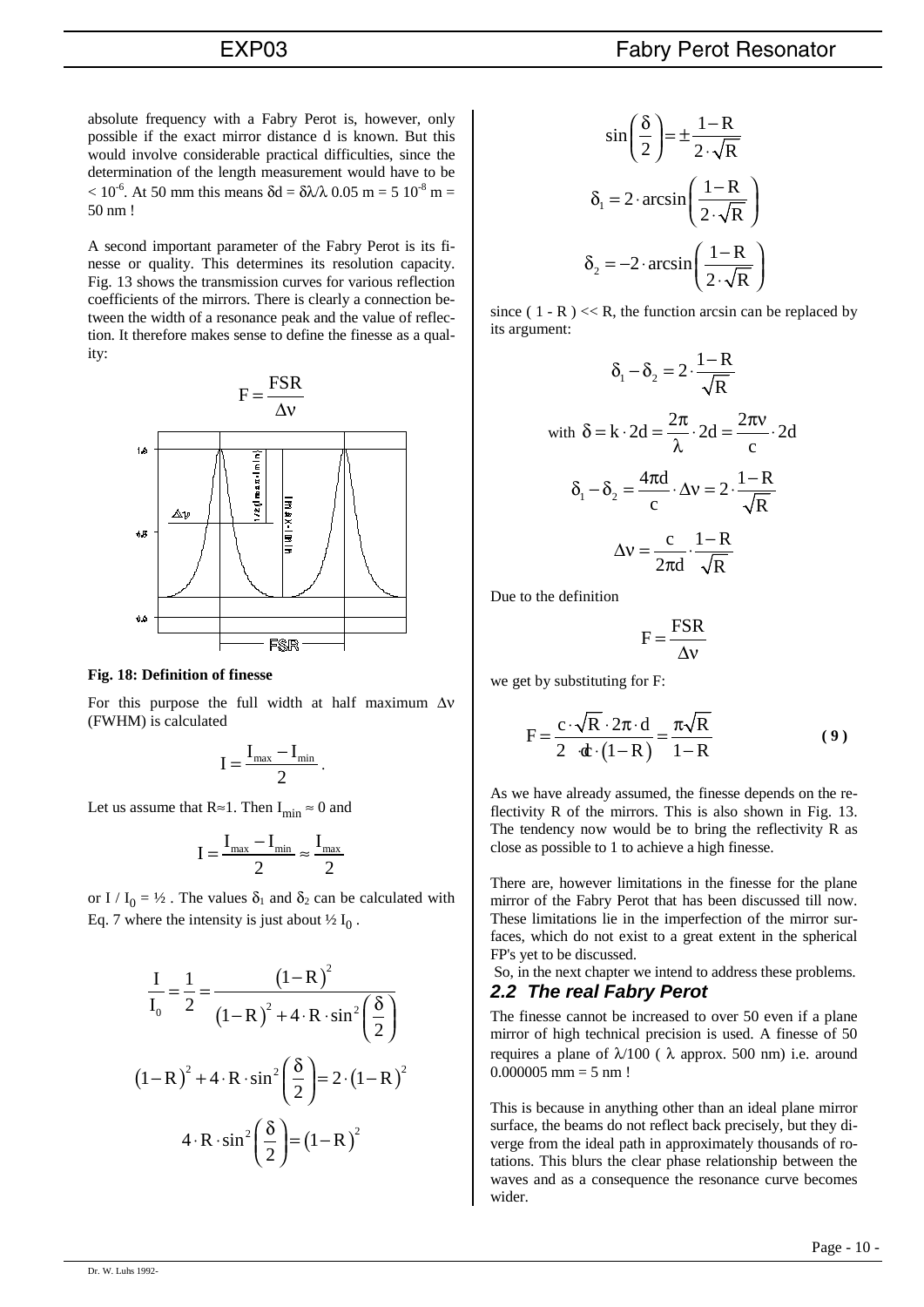

**Fig. 19: Limitation of the finesse by the imperfect plane of the mirror surfaces in the plane Fabry Perot**

If, on the other hand, spherical mirrors are used, then the occurrence of mistakes in sensitivity are much less. In the case of spherical FP's however, care must be taken that the diameter of the light falling in is smaller than the diameter of the mirrors. Generally speaking, this can be accomplished particularly well in laser applications. Plane FP's have thus very little significance in laser technology.

# *2.3 The Spherical Fabry Perot*

A spherical Fabry Perot consists of two mirrors with a radius of curvature r. The most frequently used FP is the confocal FP where the mirror distance L is equal to r (Fig. 20). The path difference  $\delta$  is 4r for beams close to the centre. So, the free spectral range FSR  $(\delta v)$  is:

$$
\delta v = \frac{c}{4 \cdot d} \tag{10}
$$

But the spherical FP is not subjected to the limitations of a plane mirror in terms of total finesse based on divergences from the ideal mirror surface or maladjustment. If the mirror of a plane FP is turned over ε, a beam scanning of 2ε is brought about. Due to the imaging characteristic of spherical mirrors, maladjustment has a much lesser effect on the total finesse. The limiting finesse of a spherical FP is therefore mainly the reflection finesse. Moreover, spherical mirrors can be produced more precisely than plane mirrors.



**Fig. 20: Confocal Fabry Perot**



**Fig. 21: Confocal FP at various beam radii** ρ

# *2.4 The Spherical FP in practice*

The first mirror of the FP has the effect of a plane-concave lens. The incoming beam is therefore scanned as shown in Fig. 22. A biconvex lens enables the incoming beam to run parallel to the optical axis within the FP.



**Fig. 22: A biconvex lens is required to make the incoming beam run parallel to the optical axis**



### **Fig. 23**: **Course travelled by the beam for the calculation of the focal distance and position of the biconvex lens.**

The above mentioned is also true for the beam exit and a lens is put in front of the photo detector for this purpose. Other effects can also be achieved with this lens. If the condition  $p \ll R$  cannot be executed, there is a dislocation of the point of intersection of the interfering beams in the resonator [2], due to spherical aberrations of the mirrors. If this plane of intersection is imaged with a lens, the finesse will still be good.

Another important point is the exact distance between the mirrors. In a spherical FP, for example r=100 mm, the error should not be more than 14  $\mu$ m. The distance between the mirrors is varied by a few millimetres to find this point. The oscilloscope shows the image in Fig. 24.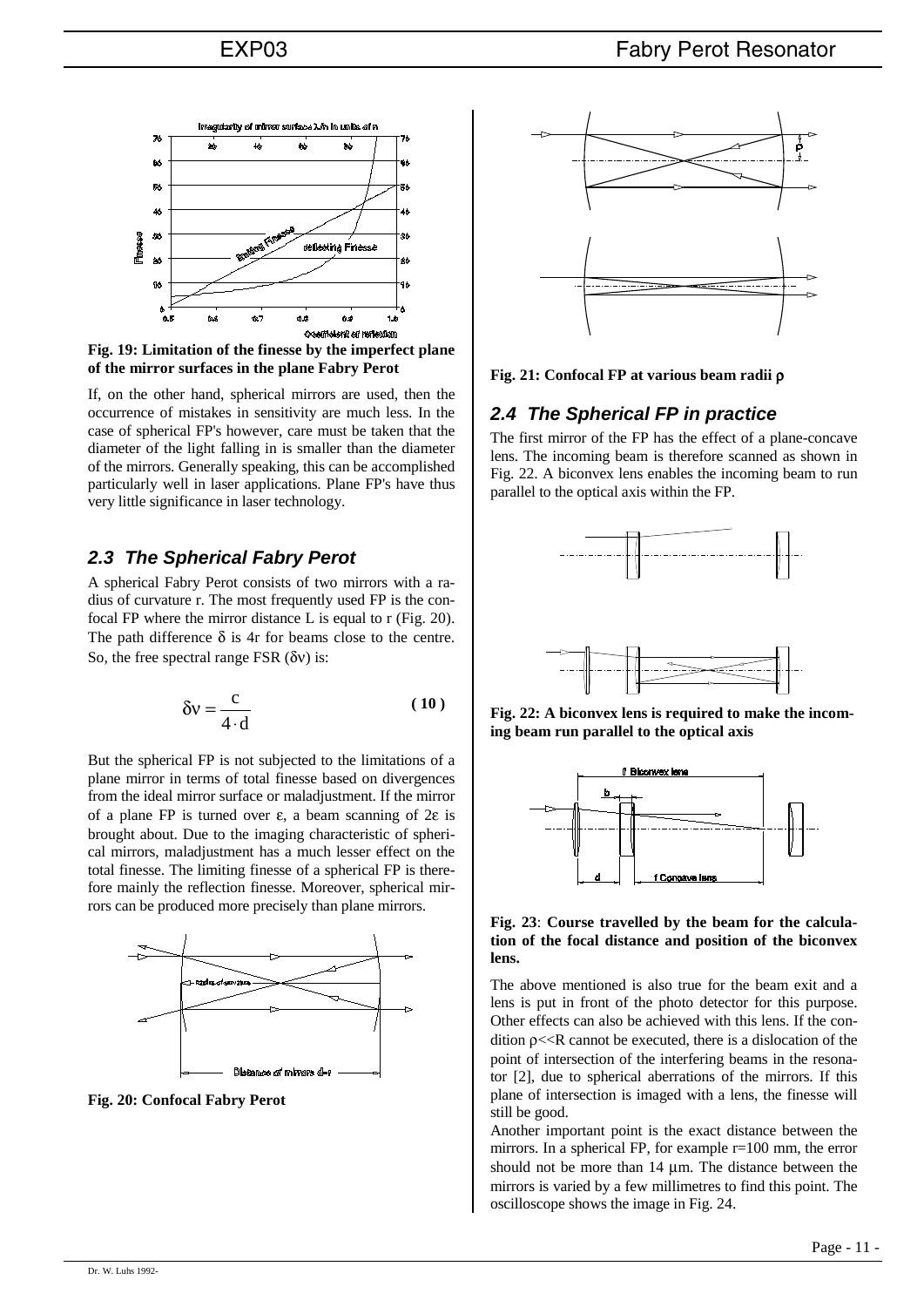

### **Fig. 24**: **The contrast is more intense close to d = r. At d**  ≡ **r the confocal case has been reached and the contrast is at its maximum.**

Apart from the confocal FP, other types of spherical resonators can be devised. As a necessary prerequisite, they must fulfil the criteria for stability.

$$
0 \le g_1 \cdot g_2 \le 1
$$

$$
g_i = 1 - \frac{d}{r_i}.
$$

d is the mirror distance and r the mirror radius. The Index i is for the left mirror l or for the right mirror 2. If the product  $g_1$   $g_2$  sufficiently fulfils the above condition, the resonator is optically stable (Fig. 25).

Various combinations can be executed in the shaded areas as far as the radius of curvature r and the mirror distance d are concerned. Both have a more or less good finesse, representing an important parameter for the FP as a spectrum analyser.

The highest finesse is achieved with a confocal resonator (B). Here  $d = r$  and  $g_1$  and  $g_2$  are zero.

The plane FP has g-values of 1 since r is infinite (A). Finally we can choose a concentric arrangement with a mirror distance of  $d = 2r$  and g-values of  $-1$ . This case has been marked by C.



**Fig. 25: Stability of optical resonators**

# **3 Bibliography**

## **[ 1 ] Wulfhard Lange**

Introduction to laser physics Wissenschaftliche Buchgesellschaft Darmstadt Germany ISBN 3-534-06835-1

**[ 2 ]** 2 W. Demtröder

Basics and techniques of laser spectroscopy Springer-Verlag Germany ISBN 3-540-08331-6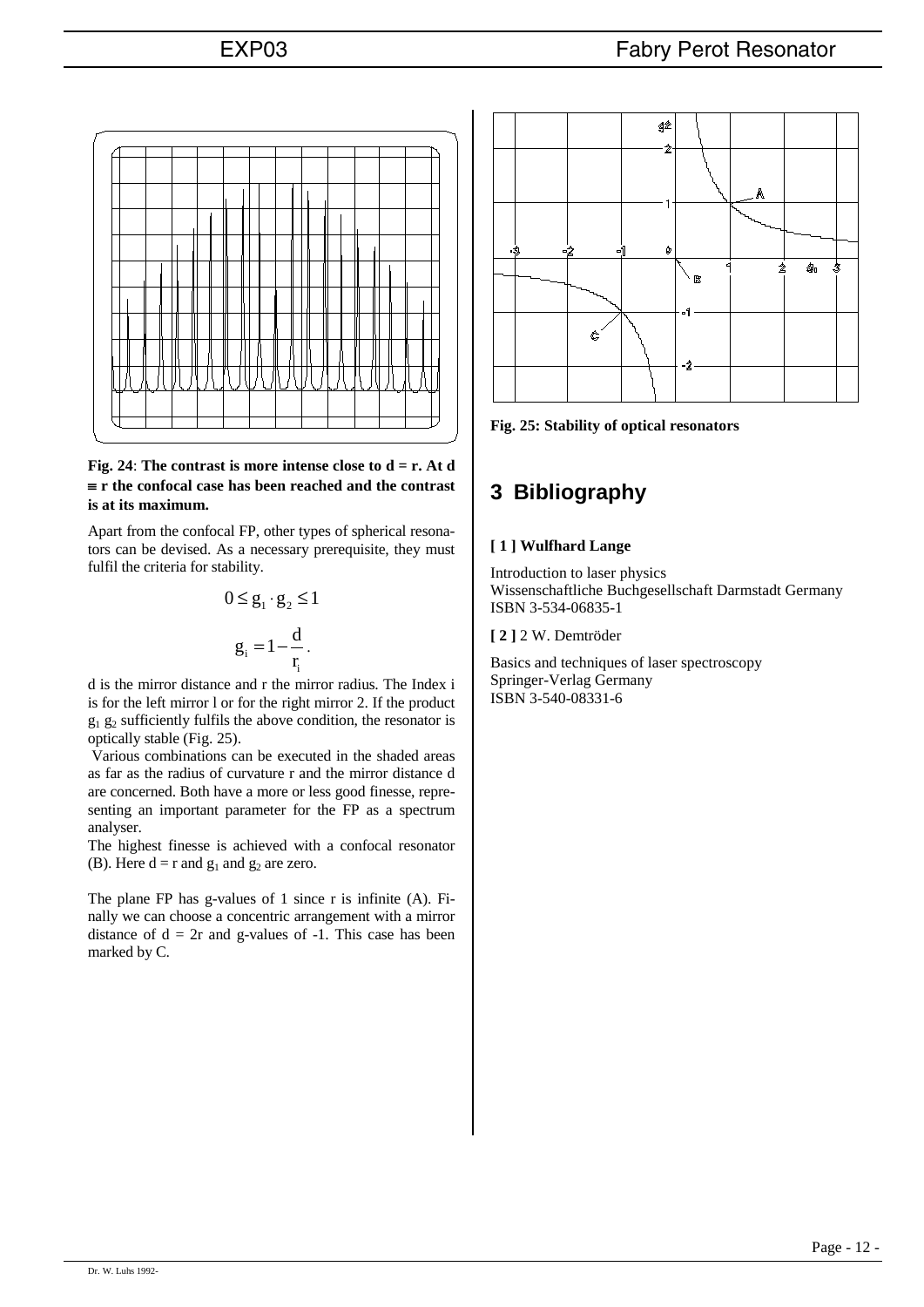# **4 Experimental set-up**



The experimental set-up consists of two mirror adjustment supports (module D and E )in which the mirrors of the Fabry Perot resonator are accommodated. One mirror is attached to a Piezo element (module E) which produces linear expansion, periodically. Both mirrors can be easily interchanged. The mirror adjustment support with the Piezo element is attached to a linear displacement mechanism to achieve confocal adjustment. The spectrum of the He-Ne laser beam to be taken up, is adjusted to the required beam radius as well as divergence, using a telescope (module B and C). A collimating lens is positioned before the photo detector (module G) to ensure optimum illuminating in each case. The photo detector is connected by means of a BNC cable to the rear of the controller (module H). The gain selector of the built-in photodiode amplifier is placed on the front panel. Its output is on the rear of the controller. BNC plugs/sockets & cables are used to make the necessary connections. A periodic linear change in the Piezo voltage can occur at a range of 0-150 V. The frequency is tuned with the appropriate regulator on the front panel of the apparatus to obtain an image on the oscilloscope that does not flicker. There is a low voltage output at the rear, which when connected to the oscilloscope shows the Piezo swing. The amplitude and with it, the number of sequences passed through per cycle are tuned with an amplitude regulator. The spectrum can also be shifted with an Offset regulator.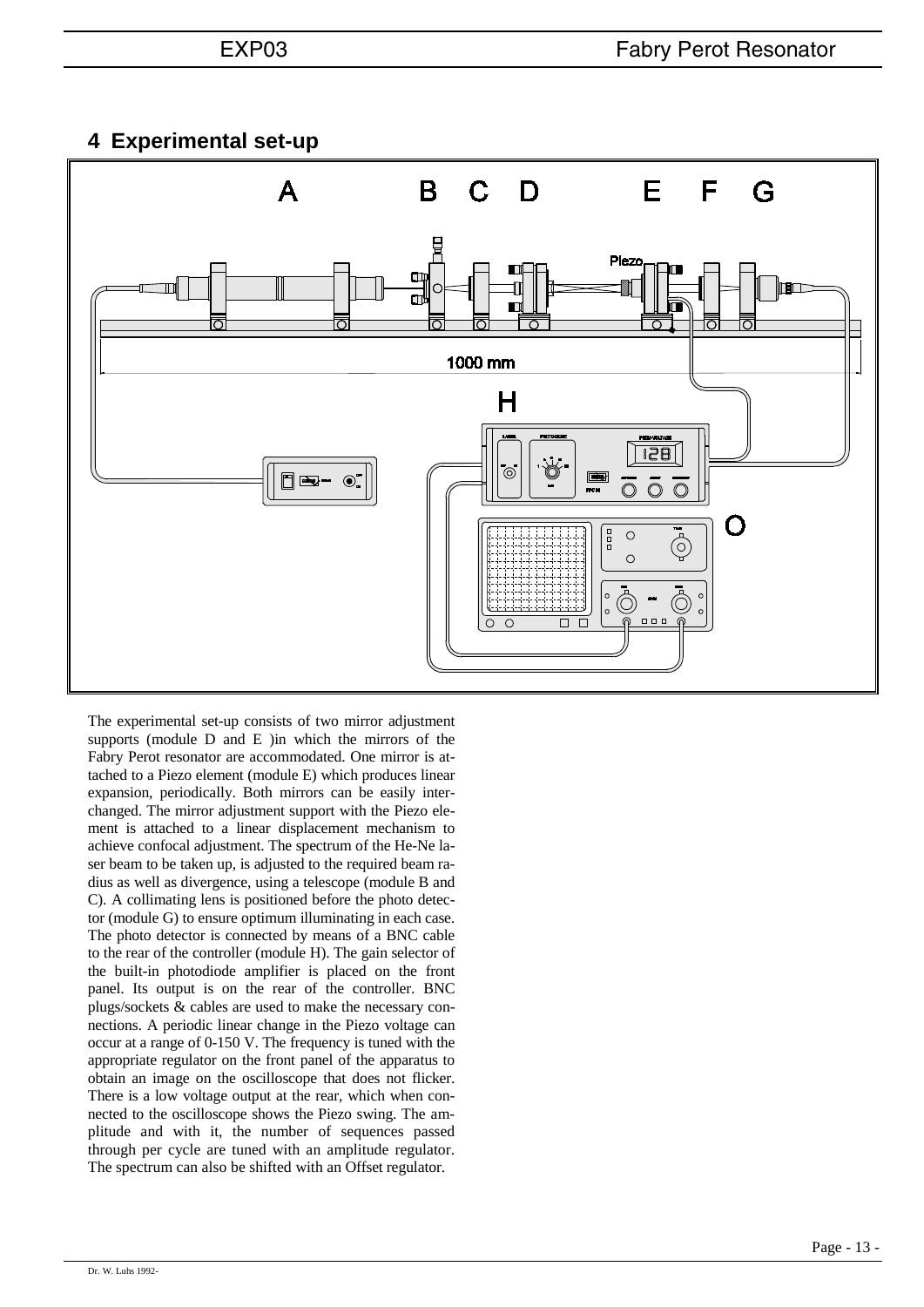# *4.1 Components*

The optical rail, 1 m in length, on which the individual components are placed is not shown.



## **Module D**

This module is the first part of the Fabry Perot resonator. The mirrors are mounted in holders (1) which are screwed into the laser mirror adjustment holder (3). All three mirrors (2) have a transmission of 4% for 632 nm. The radii of curvature are 75 mm, 100 mm and infinite.



## **Module E**

This is the second part of the Fabry Perot resonator. A Piezo-crystal is built into the laser mirror adjustment holder which has a threading at its front side. The individual mirrors  $(1,2,3)$  are mounted by means of a screw cap which has a soft O-ring at its inside. All three mirrors have a transmission of 4% for 632 nm. The radii of curvature are 75 mm, 100 mm and infinite. The carrier has a pinion driving screw and a gear rack which is inserted into the slot of the profile rail. So sensitive linear displacement variations of this laser mirror holder can be performed.



# **Module B**

A lens (1) with short focal distance (f=5 mm) is the first component of the beam enlarging system which actually is made up of module B and module C. For the directional adjustment with regard to the optical axis this lens is mounted in a holder which can be adjusted in the XYdirection as well as in two orthogonal angles



# **Module C**

The module C has two parts to play. In connection with module B it forms the second part  $(f = 20 \text{ mm})$  of the beam enlarging system. The beam enlarging system is only of interest when plane parallel mirrors are used. At the use of spherical mirrors a lens (2) of  $f = 150$  mm is inserted to compensate for the beam broadening of the plane concave mirror.



# **Module G**

A PIN-photodiode mounted in a housing with "click"mechanism and BNC-socket detects the interference pattern. The photodetector is "clicked" into the mounting plate on carrier. The inner pin of the BNC-socket is connected to the anode. By means of the attached BNC-cable the detector is connected to the amplifier of module H.



# **Module A**

A HeNe-Laser is used as test laser. The emission spectrum consists of two longitudinal modes with a frequency distance of about 900 MHz. The modes are orthogonally polarised and linear. Two mounting plates with carrier are part of the module as well as the supply unit of the laser.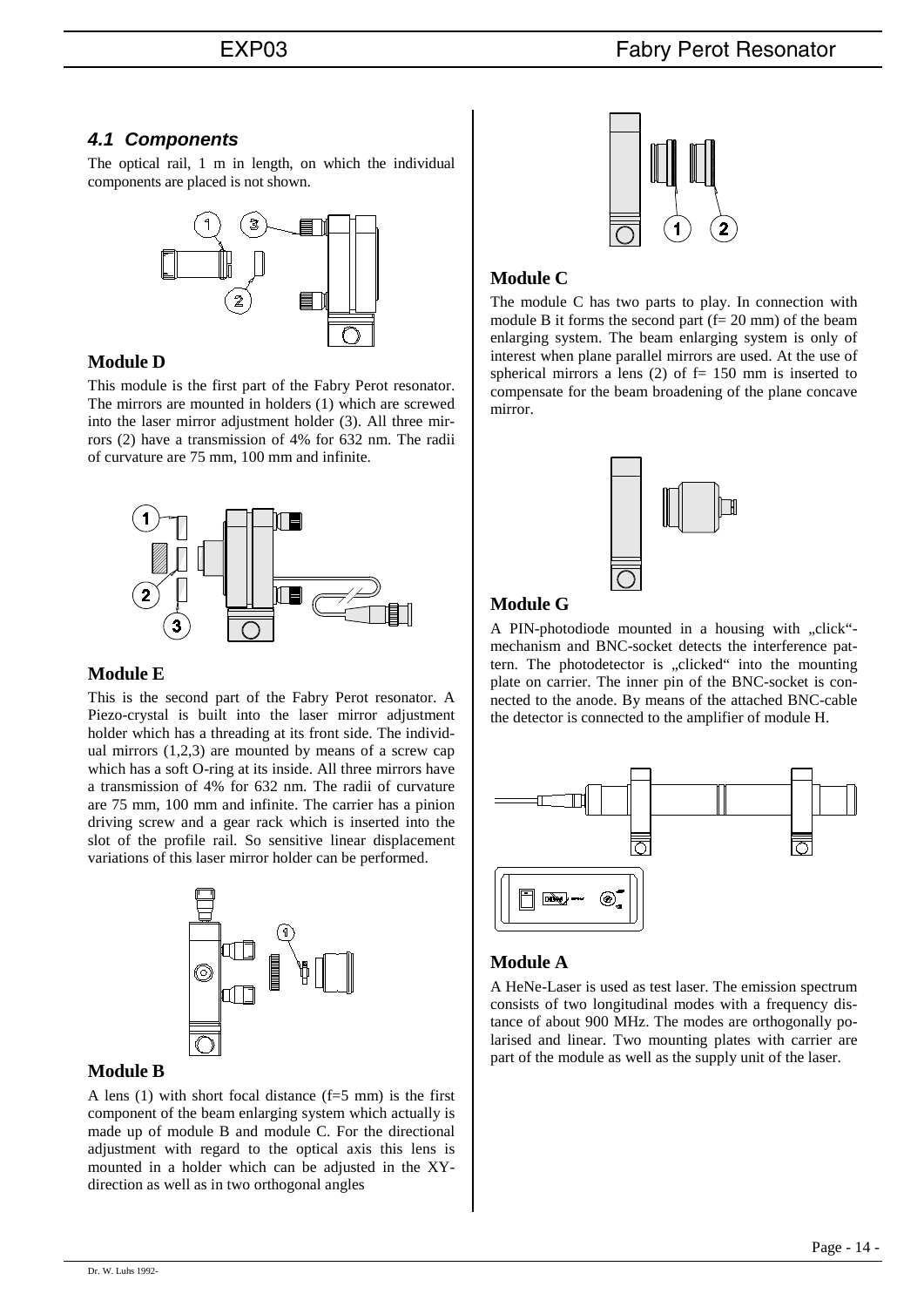

# **Module H**

All voltages necessary for the supply of the Piezo-crystal and all monitor signals are generated by the controller FPC-01. It also contains the photodiode amplifier. The illustration at the right side shows the possibilities of voltage adjustment for the Piezo-crystal. The maximum voltage is 150 V. The frequency of the incorporated modulator for triangular signals can be adjusted up to 100 Hz. A monitor signal which is proportional to the selected Piezovoltage is disposed by a BNC-socket at the rear. This signal should always be on the oscilloscope together with the photodetector signal to ensure that the Piezo-crystal is controlled correctly. The amplification of the built-in photodiode amplifier can be switched in five steps from 1 to 100. The control button is on the front panel of the unit.

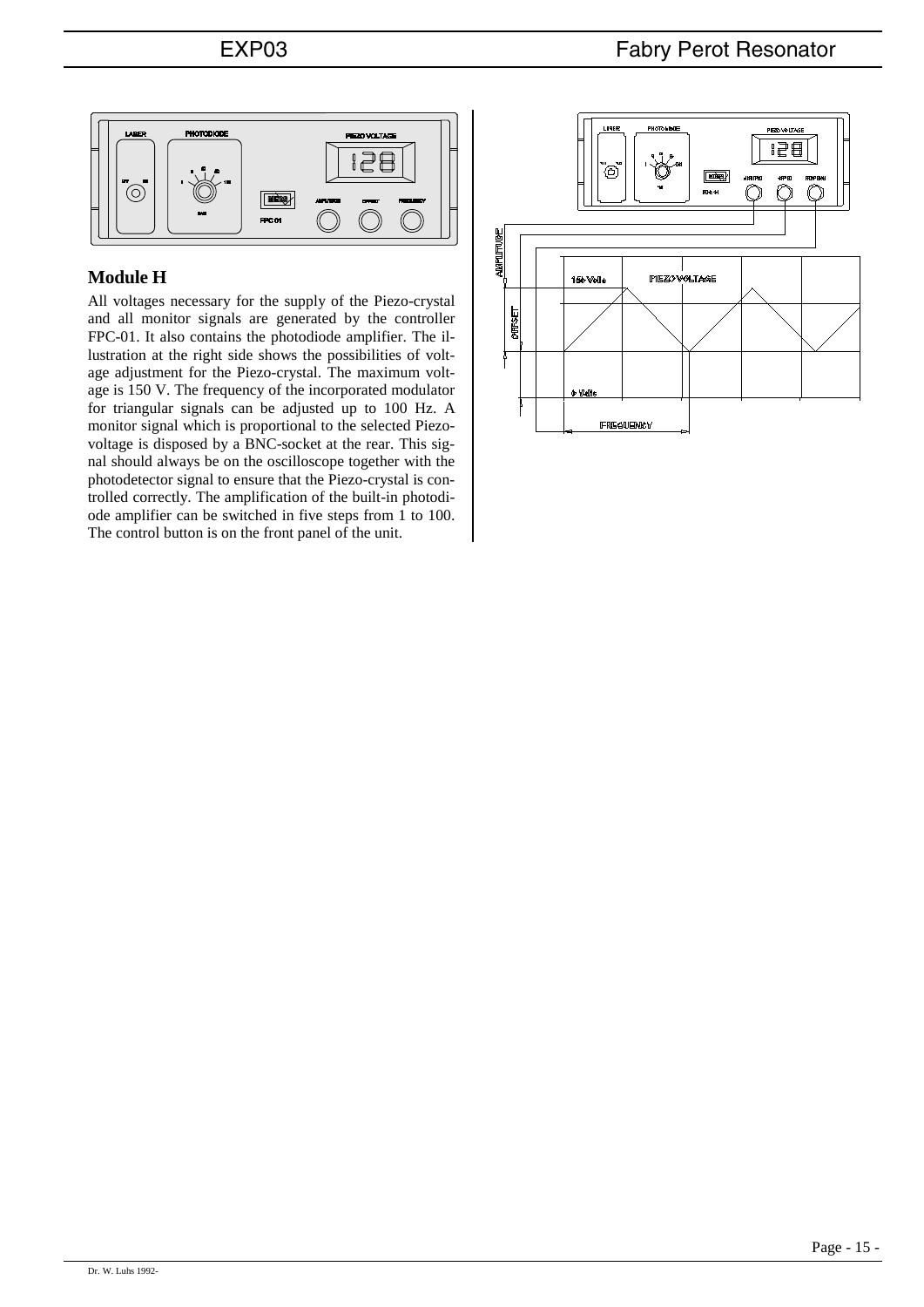# **5 Experiments**

# *5.1 Adjustment*



- 1. The components shown above are placed on to the rail and clicked into place. Use of a set of spherical mirrors is recommended for the first adjustment
- 2. The mirror adjustment holder "on the right hand side", is adjusted so that the beam going back, runs centred towards the laser beam. Due to the imaging characteristic of a spherical mirror the returning beam is expanded.
- 3. The Piezo voltage is tuned to maximum amplitude with the offset regulator to create a triangular voltage on the oscilloscope as shown in Fig. 26



**Fig. 26: The tuned in Piezo voltage should not be clipped, either at the top or at the bottom**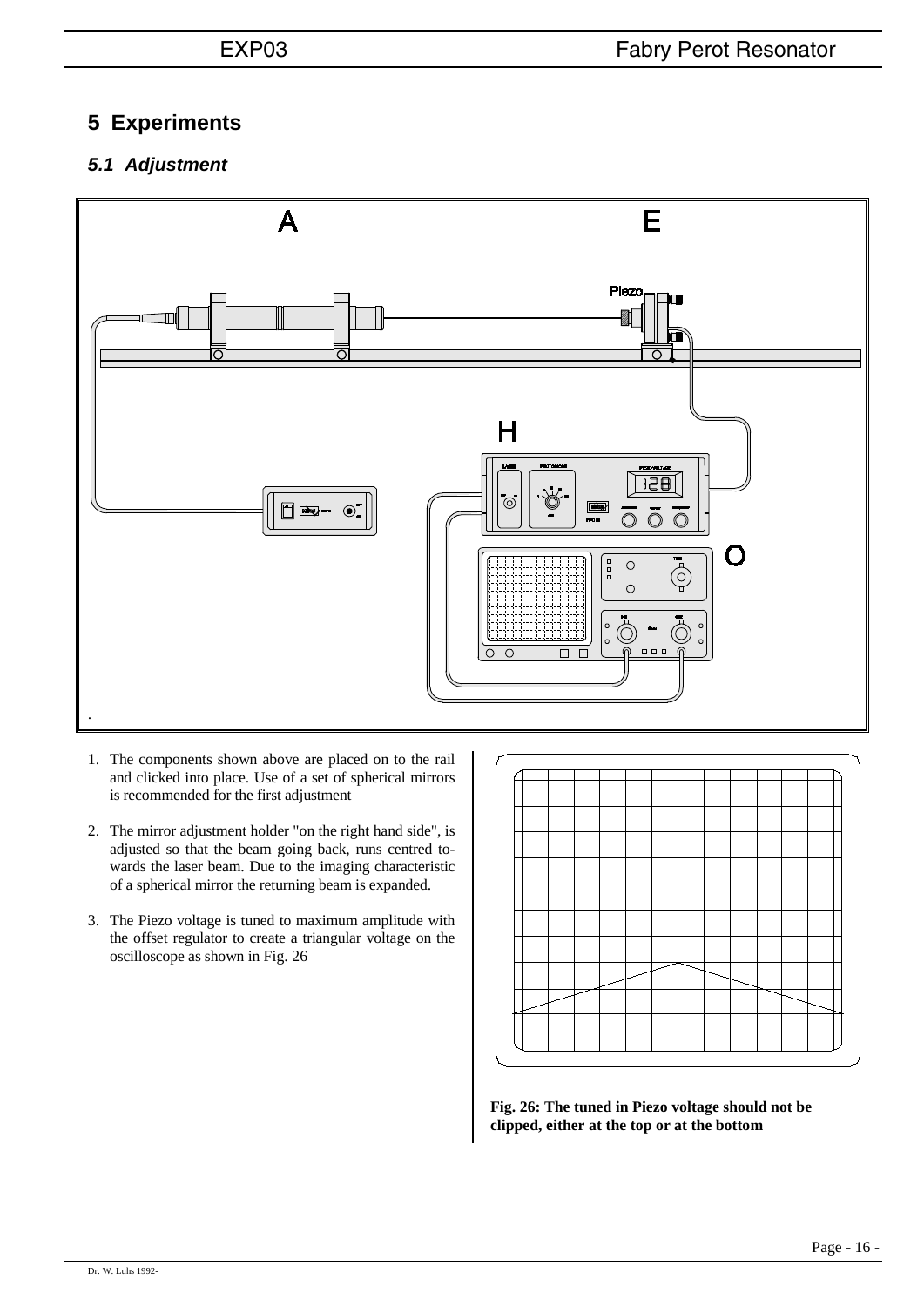

- Apart from the vibrations you will see the first "resonance humps". Keep adjusting the mirrors, making the "humps" increasingly clearer. You will have to continuously reduce the intensity simultaneously. When you have reached an optimum, you can shift the biconvex lens for maximum amplitude.
- 2. In the last adjustment step, the slide of the mirror adjustment support is gently released from the rail, "on the right hand side" and the distance d is changed with a line adjustment device. You can see the spectrum as shown in Fig. 27 coming close to the confocal case while the mirror adjustment support is being moved.
- 3. Repeat the individual adjustment steps till you have tuned in to a spectrum with the highest possible finesse. Optimise the convergent lens that is in front of the photo detector.



**Fig. 27: Spectrum during the movement of the mirror**  support ,,on the right hand side" close to the **confocal adjustment**

# *5.2 Measurement of the FSR*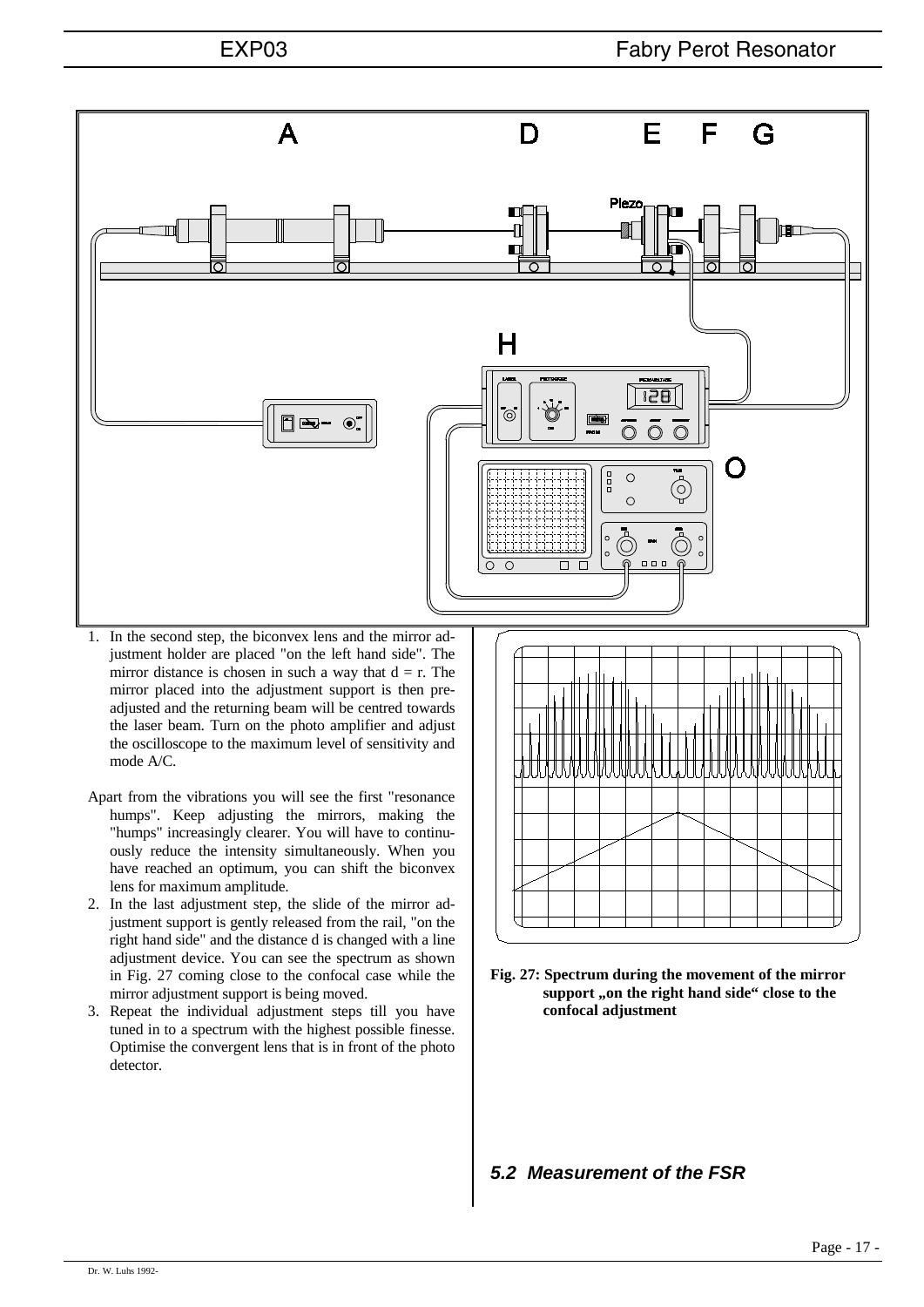

### **Fig. 28: Measurement of the free spectral range**

- 1. If the adjustment has been made to the highest possible finesse, the free spectral range is determined in the next step (Eq. 8).
- To do this, the amplitude has to be tuned down till only two sequences are left within the increase and decrease of the Piezo movement (Fig. 28 ).
- 2. The image can be made symmetrical with the offset adjustment. Using Eq. 8, the X axis of the oscilloscope can be calibrated in MHz light frequency (relative).
- 3. Since the path difference  $\delta$  for the occurrence of two neighbouring resonance points according to Eq. 7, and the wavelength of the test laser  $(0.632 \mu m)$  are known, the specific expansion ( $\mu$ m /100 Volt) of the Piezo element can now be determined.

## *5.3 Measurement of the finesse*



**Fig. 29: Measurement of the full width at half-maximum** ∆ν **for the determination of the finesse**

# *5.5 The plane Fabry Perot*

- 1. For this measurement the electronic adjustments are selected in such a way that only two sequences fill the screen.
- 2. The photo detector's channel has to be set to DC for this measurement to obtain the base line for  $I_0$ .
- 3. The free spectral range for the calibration of the represented units on the oscilloscope is determined by the distance between two neighbouring sequences.
- 4. It is recommended to optimise the adjustments once more in this presentation.

# *5.4 Measurement of a mode spectrum*



### **Fig. 30: Measurement of the mode distance**  $\delta$ **ν<sub>M</sub> of the test laser**

- 1. To measure the mode distance of the test laser, an example as shown in Fig. 30 should be selected. Once again the distance between two neighbouring sequences determines the frequency calibration and  $\delta v_M$  can then be measured in units of frequency.
- 2. After completing this measurement you can switch off the test laser and allow it to cool for 2-3 minutes. When you switch it on again, the modes will now "pass across" the screen and you can observe the thermal running-in of the modes.
- 3. It is also possible to examine the polarising ability of the modes with a simple polarizer. If the laser does not have any built-in devices for polarisation selection (e.g. Brewster window), then the modes are polarised in different ways. The polarizer should be positioned directly behind the laser. By turning it, the disappearance of one mode or the other can be observed on the screen.